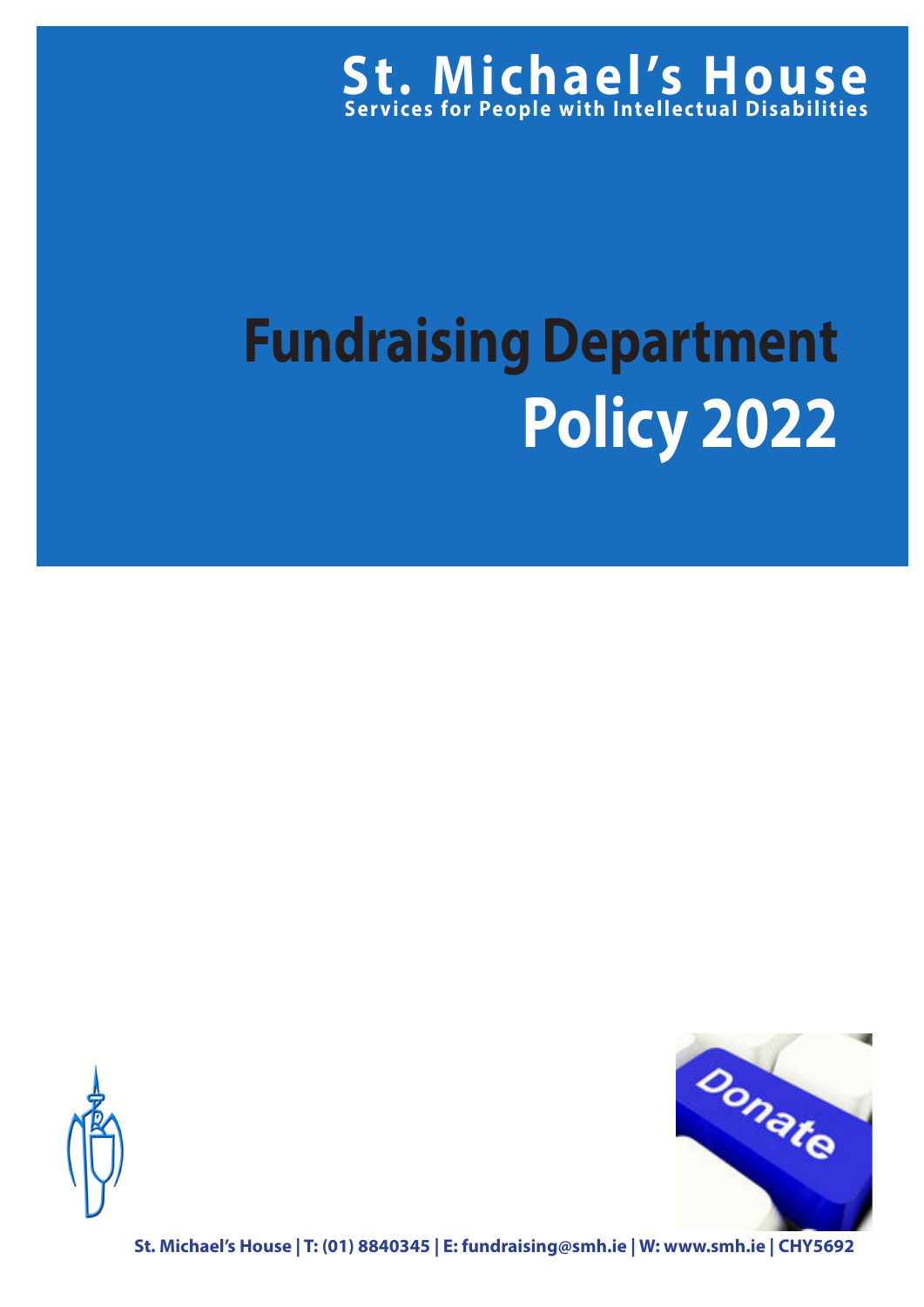# **Table of Contents**

| <b>Content</b>                                                    |                                                   | Page           |
|-------------------------------------------------------------------|---------------------------------------------------|----------------|
| <b>General</b>                                                    |                                                   |                |
|                                                                   | <b>Mission Statement</b>                          |                |
| <b>St. Michael's House Fundraising Policy - Codes of Practice</b> |                                                   |                |
| $\bullet$                                                         | <b>Core Principals</b>                            | $\overline{2}$ |
| $\bullet$                                                         | <b>Committment to Donors</b>                      | 2              |
| $\bullet$                                                         | <b>Disclosure</b>                                 | 3              |
| $\bullet$                                                         | Organisational Independence                       | 3              |
| $\bullet$                                                         | <b>Third Party Fundraising</b>                    | 3              |
| $\bullet$                                                         | Volunteers                                        | 3              |
| $\bullet$                                                         | <b>Complaints and Feedback Procedure</b>          | 3              |
| $\bullet$                                                         | <b>Financial Controls</b>                         | 3              |
| $\bullet$                                                         | <b>Human Resources</b>                            | 4              |
| $\bullet$                                                         | Equality                                          | 4              |
| $\bullet$                                                         | <b>Appointment of External Auditor</b>            | 4              |
| $\bullet$                                                         | Conduct of St. Michael's House Fundraising Office | 4              |
| $\bullet$                                                         | <b>Board Commitment</b>                           | 6              |
| $\bullet$                                                         | <b>Honest Communication</b>                       |                |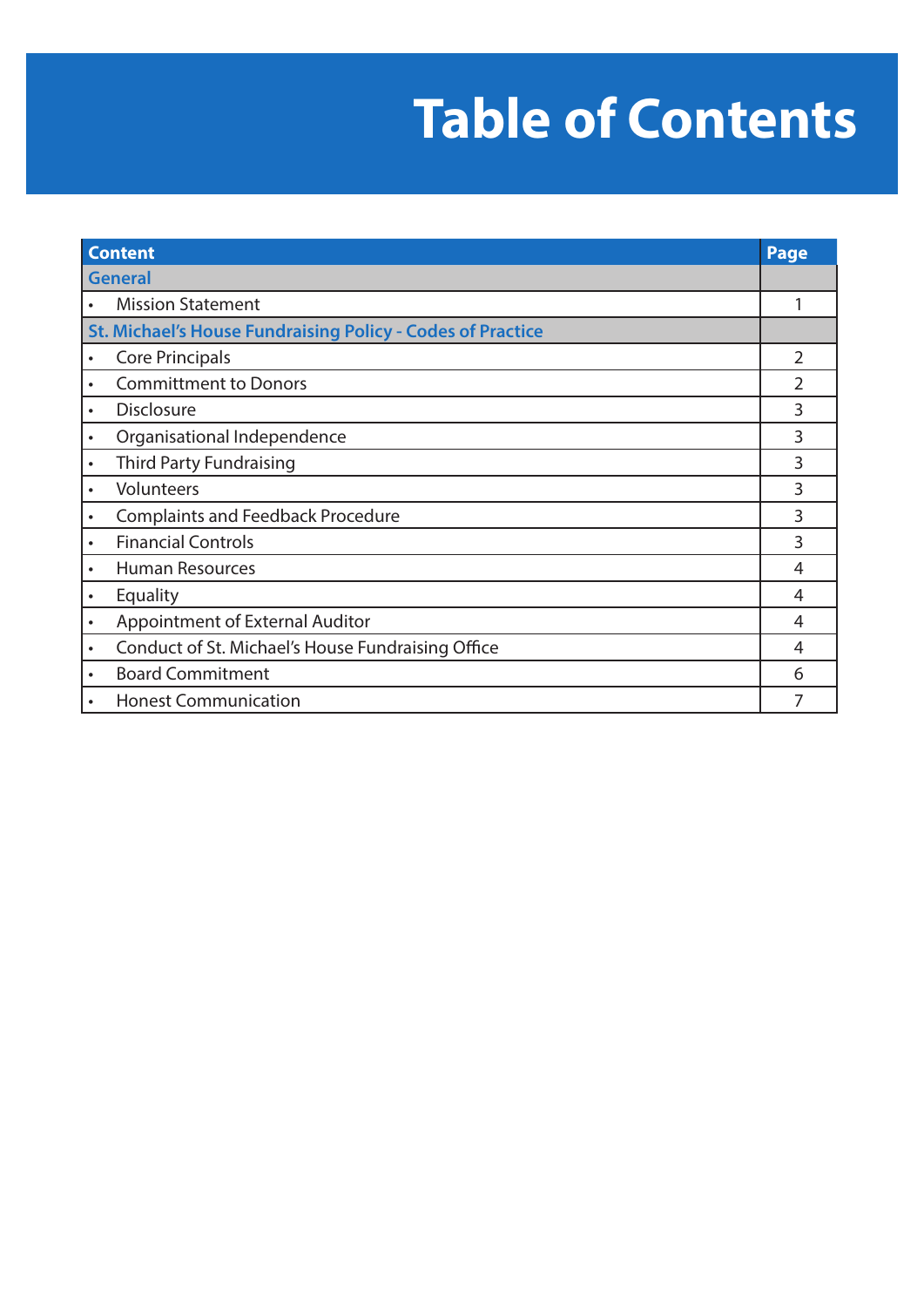## **Mission Statement**

### **Our Vision**

A world where the potential of each individual with an Intellectual disability is achieved.

### **Our Mission**

Support individuals with Intellectual disabilities to achieve their potential and live as independently as possible in ordianry places in the community connected to natural support networks/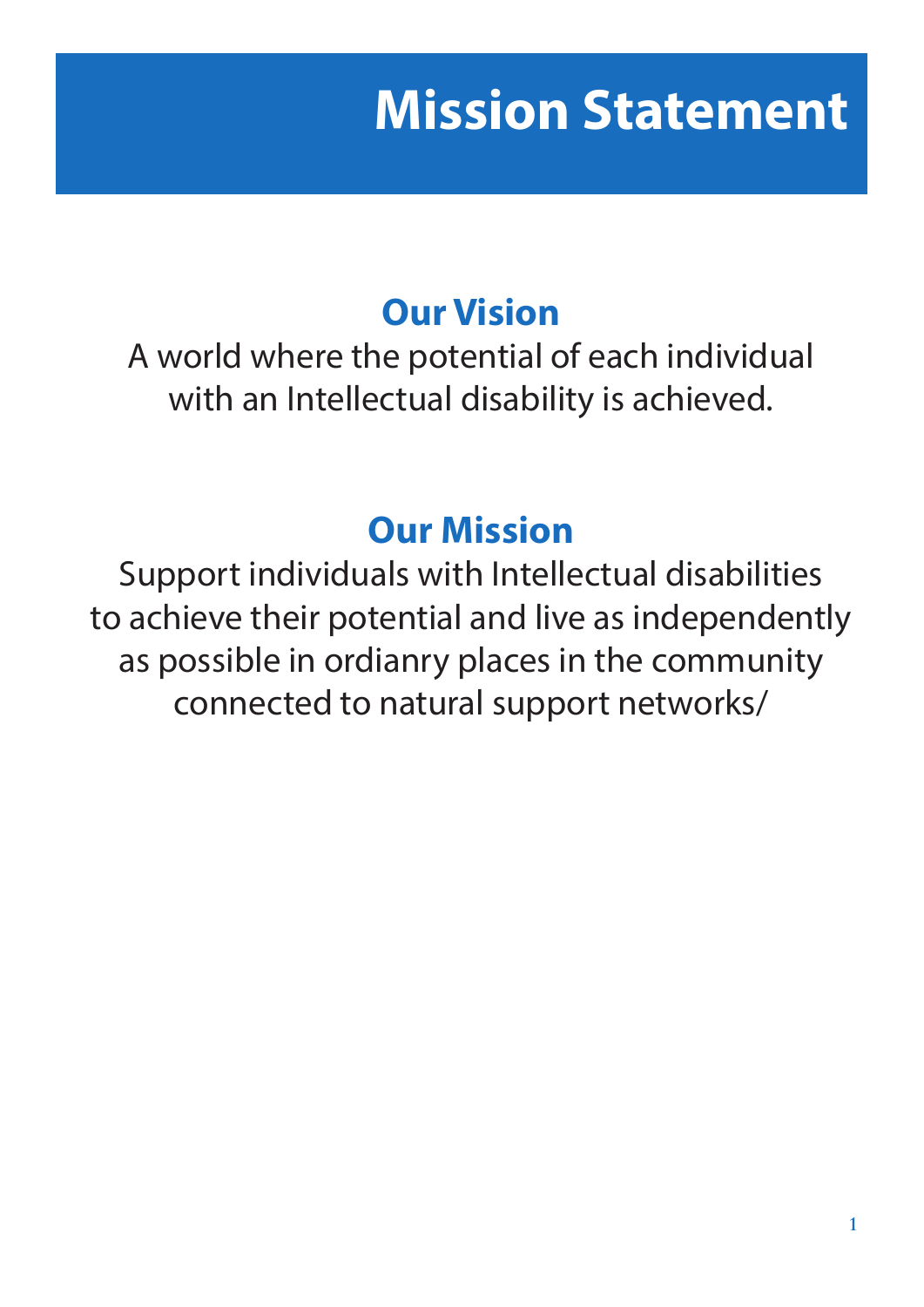#### **Core Principals**

#### **Respect**

St Michael's House shall respect the rights, dignity and privacy of its supporters, clients and beneficiaries. It shall not put undue pressure on anyone to make a gift and where someone does not want to give or wishes to cease giving, that decision will be respected. St Michael's House will take care not to use any images or words that cause distress or offence. St Michael's House will not represent their clients or beneficiaries in a disrespectful way in their promotional activities, and where possible and appropriate, clients or beneficiaries will have an input into St Michael's House's promotional strategies. St Michael's House will take care not to cause unreasonable nuisance or disruption in its fundraising efforts.

#### **Honesty**

St Michael's House will tell the truth and not exaggerate; it will do what it says it is going to do. It will answer all reasonable questions about its fundraising activities and fundraising costs and it will do so within a reasonable timeframe.

#### **Openness**

St Michael's House will make information about its purpose and its activities open and freely available. It will be transparent about who it is, the work it performs and how any support is used. St Michael's House will be accessible and will provide a number of ways whereby those interested can contact the organisation and receive a reasonably timely response. St Michael's House will have a procedure to address complaints, a copy of which will be available on request.

#### **Committment to Donors**

St Michael's House shall agree and make known its own Donor's Charter which will include the following commitments. St Michael's House may expand on these commitments as befits their organisation's mission.

#### **Donors**

Donors have the paramount right to be assured that their gifts will be used for the purposes for which they were given. St. Michael's House charities shall respect the rights of donors to be informed about the causes for which St Michael's House is fundraising; to be informed about how their donation is being used; to have their names deleted from mailing lists if so requested; and to preserve anonymity and confidentiality except in cases where the size of a donation is such that it might impact on St Michael's House's independence.

#### **Use of Donations**

In raising funds, St Michael's House will accurately describe its activities and needs. St Michael's House's policies and practices will ensure that any donations received will be used solely to further the organisation's mission. Where donations are made for a specific purpose, the donor's request will be honoured completely. If it cannot be used within a reasonable timeframe, then the gift should not be accepted. If St Michael's House invites the general public to donate to a specific cause, then St Michael's House will have a plan for handling any shortfall or excess, and will make this known as part of its communications about the appeal.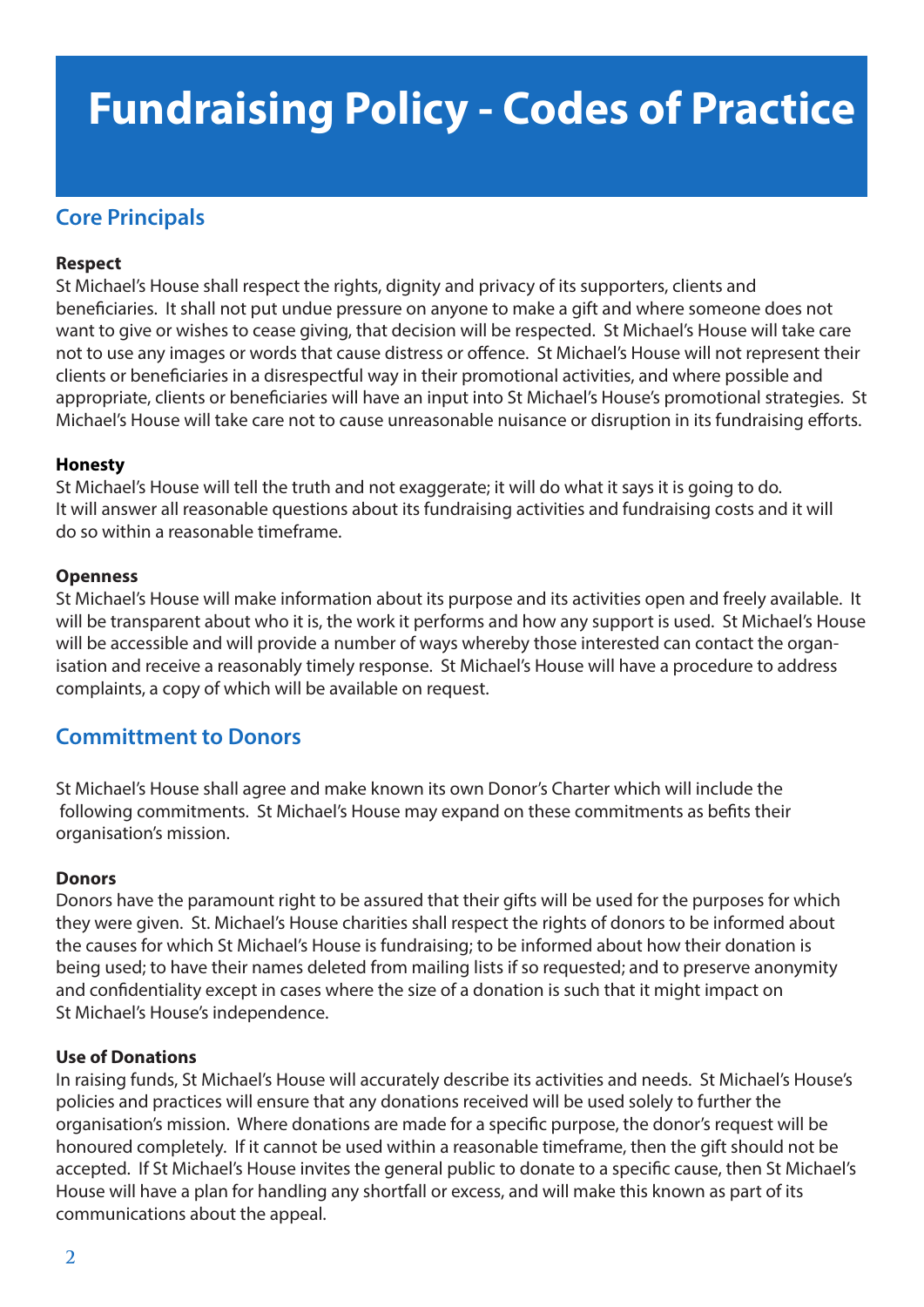#### **Disclosure**

Donors have the right to be informed of the status and authority of those soliciting donations; donors will always be informed as to whether these fundraisers are volunteers, employees of the organisation or third party agents.

#### **Organisational Independence**

St Michael's House will record and publish details of individual gifts, including gifts-in-kind; where those gifts may be construed to have the potential to influence the independence of the organisation's decision making.

While an organisation is not obliged to accept anonymous donations, where anonymity is requested by a donor this will be respected if the donation is accepted, however the other details of the gift will be recorded and published (such that anonymity is preserved).

#### **Third Party Fundraising**

St Michael's House will seek to ensure that any donations sought indirectly, such as through third parties, are solicited and received in full conformity with St Michael's House's own standards and practices. This will normally be the subject of written agreement between the parties.

#### **Volunteers**

St Michael's House's Board and management shall ensure that the organisation has a policy for its activities involving volunteers, including the relationship and communications with volunteers and how volunteers are managed. The Corporate Volunteer Programme is managed directly from the Fundraising Office which governs over group volunteering. All other volunteering is managed by the Human Resource Department.

#### **Complaints and Feedback Procedure**

St Michael's House shall have accessible procedures for enabling interested parties to notify the organisation of their wishes, comments and complaints. These procedures include systems to ensure that all feedback are responded to and addressed within a

specified timeframe. Contacts to be made to St. Michael's Houe Risk and Incident Manager Feabhra.mullally@smh.ie .

Public or donor queries or complaints should, in the first instance, be addressed to St Michael's House in question. All matters of illegality should be addressed immediately to An Garda Siochána.

Some aspects of the following commitments are legally required; however St Michael's House shall not be limited to what is expected in law but will seek to apply the highest possible standards.

#### **Financial Controls**

St Michael's House's internal financial control procedures will ensure that all funds are used effectively and will minimise the risk of funds being misused. St Michael's House will follow the principles of best practice in financial management. An Annual Report and a Statement of Annual Accounts figures will be freely available to the public on www.smh.ie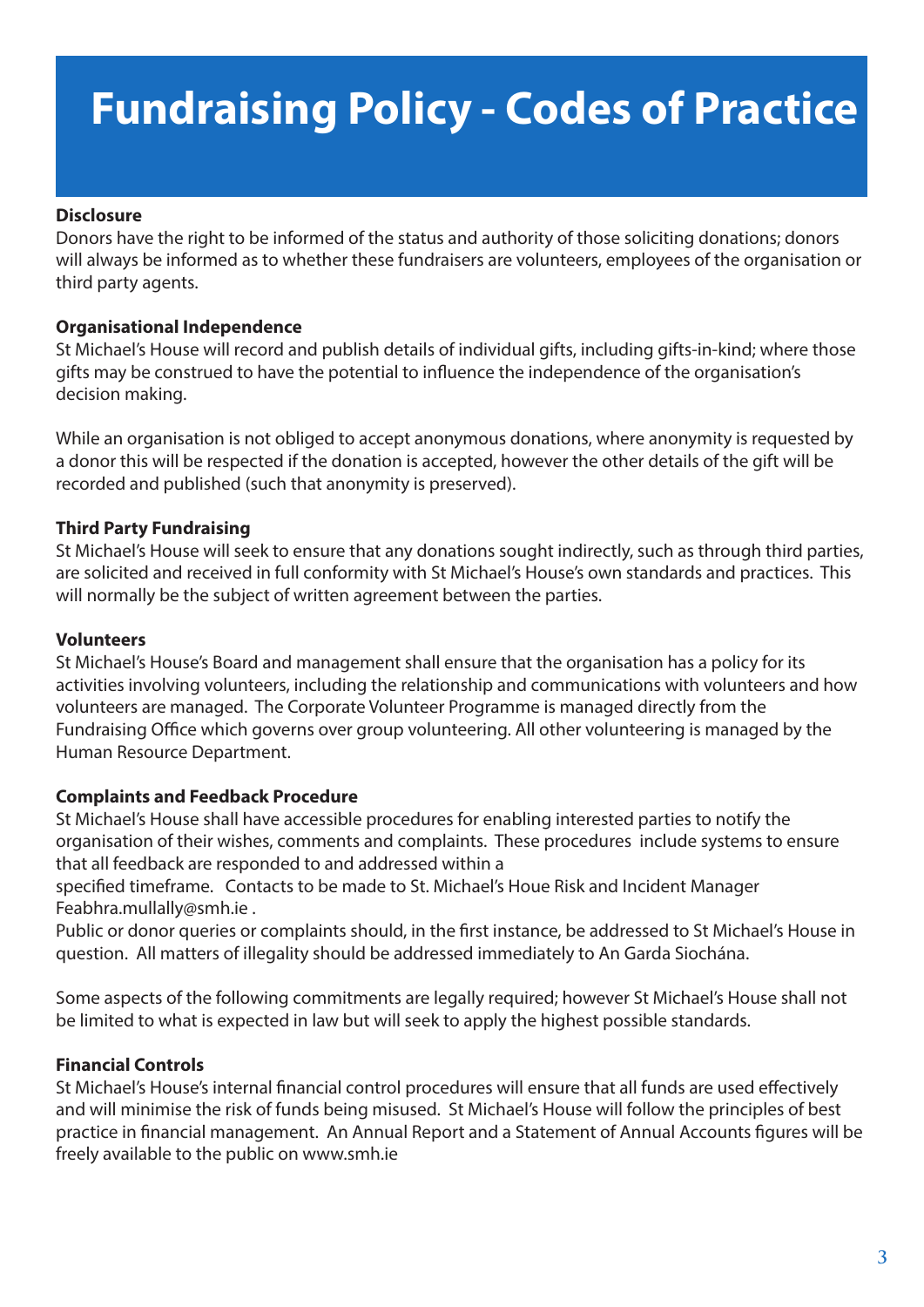#### **Human Resources**

St Michael's House's Human Resource Policies will conform fully to relevant national and international labour regulations. These policies will seek to apply best practices in terms of employee and volunteer rights and health and safety at work.

#### **Equality**

St Michael's House will adhere to any equality legislation and will not tolerate discrimination in any form.

#### **Appointment of External Auditor**

St Michael's House's Board shall appoint an external auditor to audit/examine the annual accounts. It is a requirement of the Revenue Commissioners that charities with an annual income of €100,000 or above must have audited accounts and this audit threshold is also applied in the Charities Bill 2007.

#### **Conduct of St. Michael's House Fundraising Office**

St Michael's House Fundraising Office shall adhere to the principle that all information created by, or on behalf of an organisation is the property of that organisation and shall not be transferred or utilised except on behalf of that organisation. The St Michael's House Fundraising Office shall not disclose (except as may be required by statute or law) or make use of information given or obtained in confidence from their employers or clients, the donating public or any other source without prior express consent.

St Michael's House Fundraising Office commit themselves to the highest standards of good practice and to ensuring that all their fundraising activities are respectful, honest, open and legal.

#### **St Michael's House Fundraising Office commit to:**

- 1. Conduct themselves at all times with complete integrity, honesty and trustworthiness. They will act at all times openly and in such a manner that donors are not misled.
- 2. Respect the dignity of their profession and ensure that their actions enhance the reputation of themselves and St Michael's House which they represent.
- 3. Act according to the highest standards and visions of their organisation, profession and conscience.
- 4. All Fundraising Practices to work closely with all St Michael's House units, to share that professional fundraising expertise.
- 5. Not knowingly or recklessly disseminate false or misleading information in the course of their professional duties, nor permit their subordinates to do so.
- 6. Not represent conflicting or competing interests without the consent of the parties concerned.
- 7. Not knowingly, recklessly or maliciously injure the professional reputation or practice of other members of the fundraising profession.
- 8. Not knowingly act in a manner inconsistent with these standards, or knowingly cause or permit others to do so.
- 9. Not exploit any relationship with a donor, prospect, volunteer or employee for personal benefit or misuse their authority or office for personal gain.
- 10. Comply with the laws of the land which relate to their professional activities, both in the letter and in spirit.
- 11. Advocate adherence within their organisation to all applicable laws and regulations.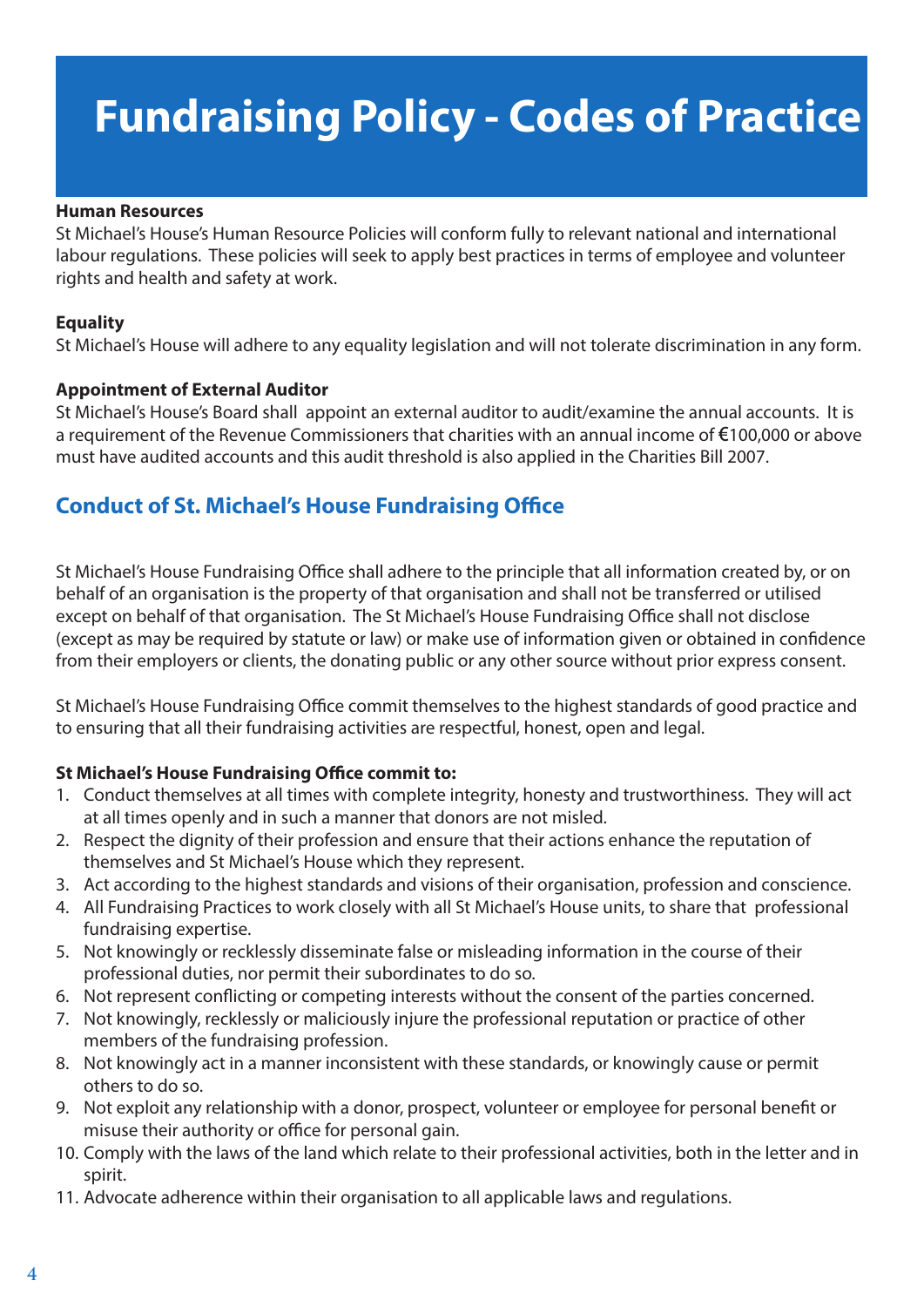#### **Responsibilities of St Michael's House Fundraising Management**

St Michael's House Fundraising Management are defined by those responsible (or their designate) for organising specific fundraising campaigns or fundraising activities under the charity number 5692. or who are responsible for managing others who organise such fundraising campaigns. The staff have a range of responsibilities in order to meet the commitment to donors and fulfil St Michael's House principles and standards. All fundraising office activity is under under the charity number 5692. Fundraising Management must;

- 1. Be responsible for ensuring that fundraisers are aware of and can generally communicate the purpose of the organisation and of the specific fundraising efforts they are involved in. T
- 2. Provide a SMH fundraising events pack informaiton for fundraisers
- 3. Be responsible for ensuring that fundraisers are aware that they must always disclose whether they are volunteers, employees or third party agents.
- 4. Provide, where possible, clear and adequate, written or verbal, information to the public about any relevant follow-up including telephone procedures.
- 5. Ensure that, where paid, fundraisers are remunerated by such methods that will avoid the incidence of pressure on the potential donor to donate.
- 6. Where events organised in St Michael's House's name are not known by St Michael's House until after the fact, St Michael's House will work with that fundraiser to ensure they are aware of the standards expected and that the fundraiser will apply them to any future events they hold for St Michael's House.
- 7. Be responsible for ensuring that paid fundraisers are remunerated within the minimum wage regulations and legally entitled to work in the Jurisdiction.
- 8. Ensure all public collections have a Garda permit, or where no permit is necessary, permission from the relevant authority (such as for collections in church grounds).
- 9. Ensure there is signed confirmation that data are kept securely and confidentially and in compliance with the Data Protection Acts 1988 and 2003. This is in compliance with St. Michael's House Data Protection Officer DPO@smh.ie
- 10. Ensure that the recruitment process screens potential recruits to indicate suitability (subject to data protection regulations).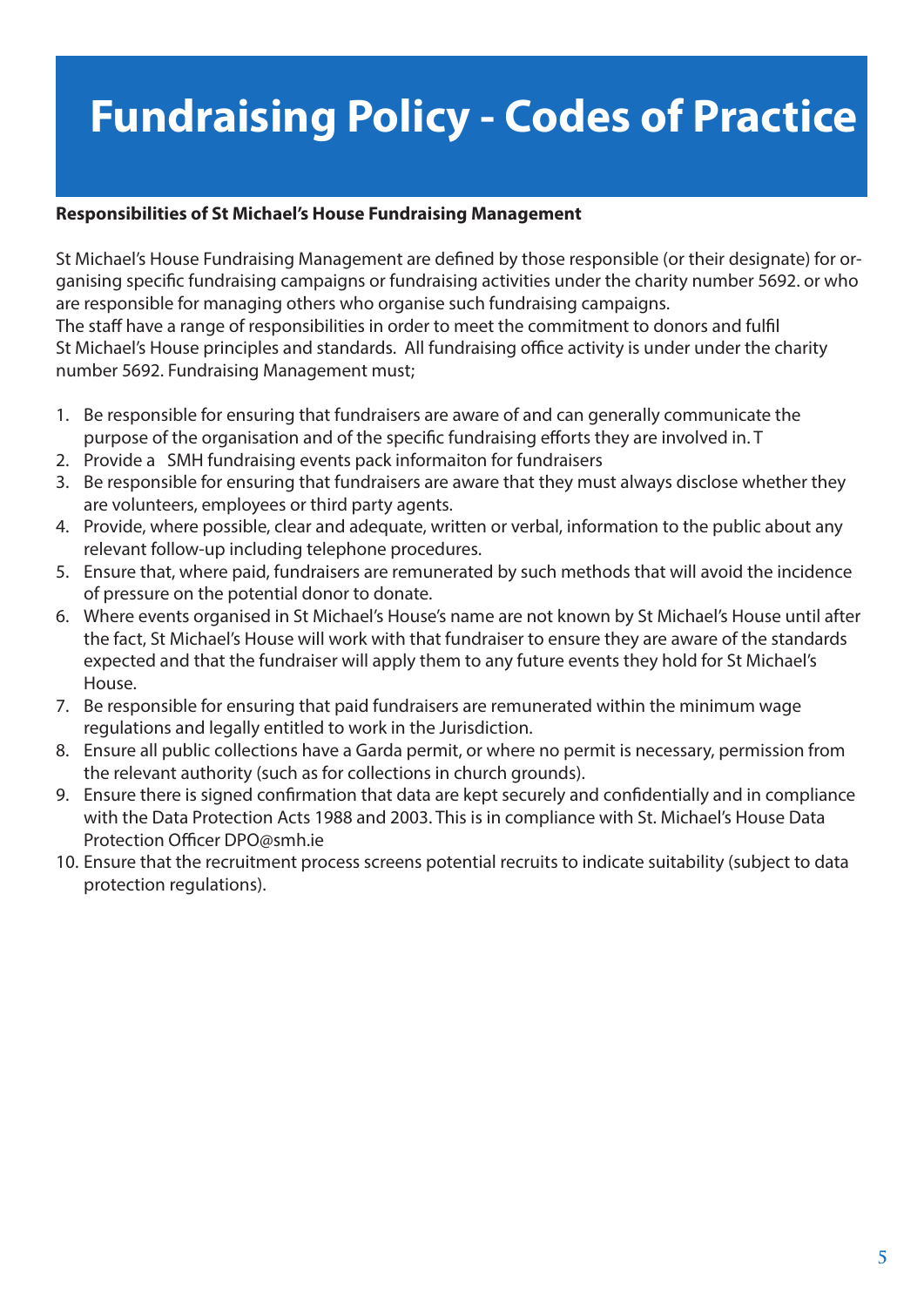#### **Board Commitment**

The ultimate responsibility for meeting the fundraising standards lies with St Michael's House's Board and through them with the Executive management team ( EMT) of St Michael's House. The Board and Management are responsible for ensuring that their charity is able and does fulfil its commitment to best practice in fundraising.

The Board and Management of St Michael's House are accountable for St Michael's House's fundraising , CHY 5692, activities as follows:

- 1. By ensuring the existence of the Fundraising Policy and other relevant Codes are made known to the public, donors and supporters.
- 2. By ensuring a feedback mechanism is in place whereby anyone can comment on the fulfilment of the standards outlined in the Statements or Policy.
- 3. By ensuring that St Michael's House's commitment to best practice in fundraising is communicated in all public policy statements by stating same in relevant public communications (annual reports, website, policy statements, governance documents, leaflets and communication materials etc.).
- 4. By putting in place training packs and development opportunities for relevant staff and volunteers.
- 5. By ensuring that all relevant suppliers and contractors are informed about and contracted to adhere to the standards in any fundraising work for St Michael's House.
- 6. By assessing St Michael's House's fundraising plans are in line with St. Micahael's House Fundraising Principles.
- 7. By ensuring that senior management take responsibility for implementing and adhering to the St. Michael's House Fundraising Policy.
- 8. By being open to St Michael's House engaging in setting sector standards, including feeding back their experience on these standards and participating in the development of future standards.

Fundraising exists only to support the overall mission of St Michael's House. Therefore the Board and Management of St Michael's House are accountable to the organisation's beneficiaries, service users, clients, donors, funders, volunteers and staff for St Michael's House's overall performance. The Board and Management shall therefore ensure:

- 1. That the activities of the organisation are focused on achieving the objectives set out in the organisation's charter, and that these are translated into a vision, policy, strategies and budget.
- 2. The organisation's expenditure is handled in a transparent, effective and efficient manner, in line with an agreed annual plan and budget, and according to a predetermined process for evaluating and taking decisions on the allocation of funds.
- 3. Fundraising is handled in a transparent, effective and efficient manager, in line with a predetermined plan and according to methods that are deemed socially acceptable.
- 4. The organisation has adopted a policy for activities involving volunteers, including their relationship and communications with volunteers and the method of managing volunteers.
- 5. The organisation has the means to adequately control the way it functions and to alert it to, and to cope with, any risks in good time.